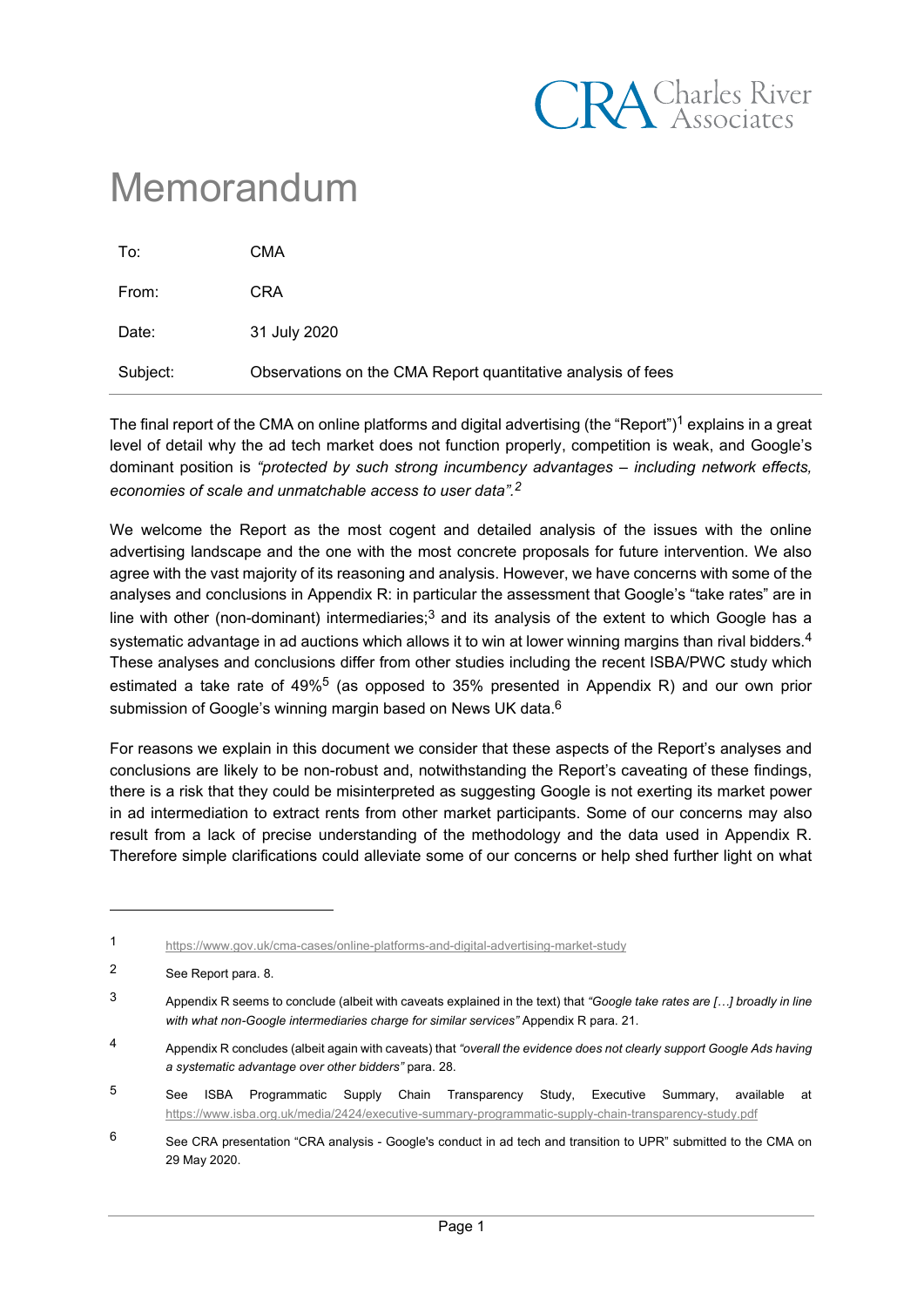is driving the differences set out above. We would urge the CMA to consider these observations and requests for clarification in any further dissemination of the Report's findings.

Our observations and queries on both analyses are presented in turn in the following sections. Section 1 discusses the estimation of Google's take rate whilst Section 2 deals with the estimation of Google's winning margin.

# **1. ESTIMATION OF GOOGLE'S TAKE RATE**

### **1.1. Summary of the analysis in the Final Report**

The CMA analysis draws on four different data sources to estimate Google take rates: (i) Google aggregated 'market' data for 2019;<sup>7</sup> (ii) Google financial data for 2018;<sup>8</sup> (iii) a limited sample of Google impressions for the period June 21 to September 24, 2019; $^9$  (iv) an impression-level sample extracted for the CMA containing all queries from Google Ad Manager web traffic from 8 to 15 March 2020.

The most relevant data for the purpose of this analysis is the fourth data source containing impressionlevel information extracted specifically for the CMA. The other sources are less relevant because they either rely on very aggregated information ( $1<sup>st</sup>$  and  $2<sup>nd</sup>$  data sources) or are limited and were extracted for other reasons (3rd data source). The fourth data source is the only one allowing the CMA to "follow the money" and run a more detailed analysis of the fees and take rates at each level of the chain and for various combinations of Google tools that can be used. In theory, this dataset allows one to match both sides of the market and compare, for a given set of impressions, advertisers' payments with revenues accruing to publishers. 10

The CMA finds that over the period 8-15 March 2020 Google take rate relating solely to Google Ads intermediation was **12%** on average and when Google Ads was used in connection with Google Ad Manager (AdX) the Google take was **30%** on average. The CMA observes however that there is "*considerable variation in the overall Google take rate and Google Ads take rate across publishers. The overall Google take rate ranges between 15% and 35% whilst the Google Ad take rate ranges between -5% and 19%". 11*

As for the overall market take rate, the CMA estimates that: *"[o]n average in 2019, publishers received around 65% of initial advertising revenue that was paid by advertisers (i.e. the overall 'ad tech take' was around 35 pence from every pound spent by advertisers)."*<sup>12</sup>

<sup>7</sup> Google reported market data for 2019 for all impressions delivered to UK-based users based on extracts from its systems.

<sup>8</sup> Unaudited Google reported financial data for all impressions delivered to UK-based users for 2018;

 $9$  We understand this data was submitted by Google in the context of a randomised control trial to estimate the change in publisher revenue when cookies are turned off.

<sup>10</sup> In particular, one cannot rely on the aggregated market data reported by Google to accurately assess the Google Ads take rate, but instead should examine detailed impression-level data, which can only be done, as the CMA explains, from the fourth data source.

<sup>11</sup> See para. 20 of Appendix R.

<sup>12</sup> See para. 2.70 of the Report.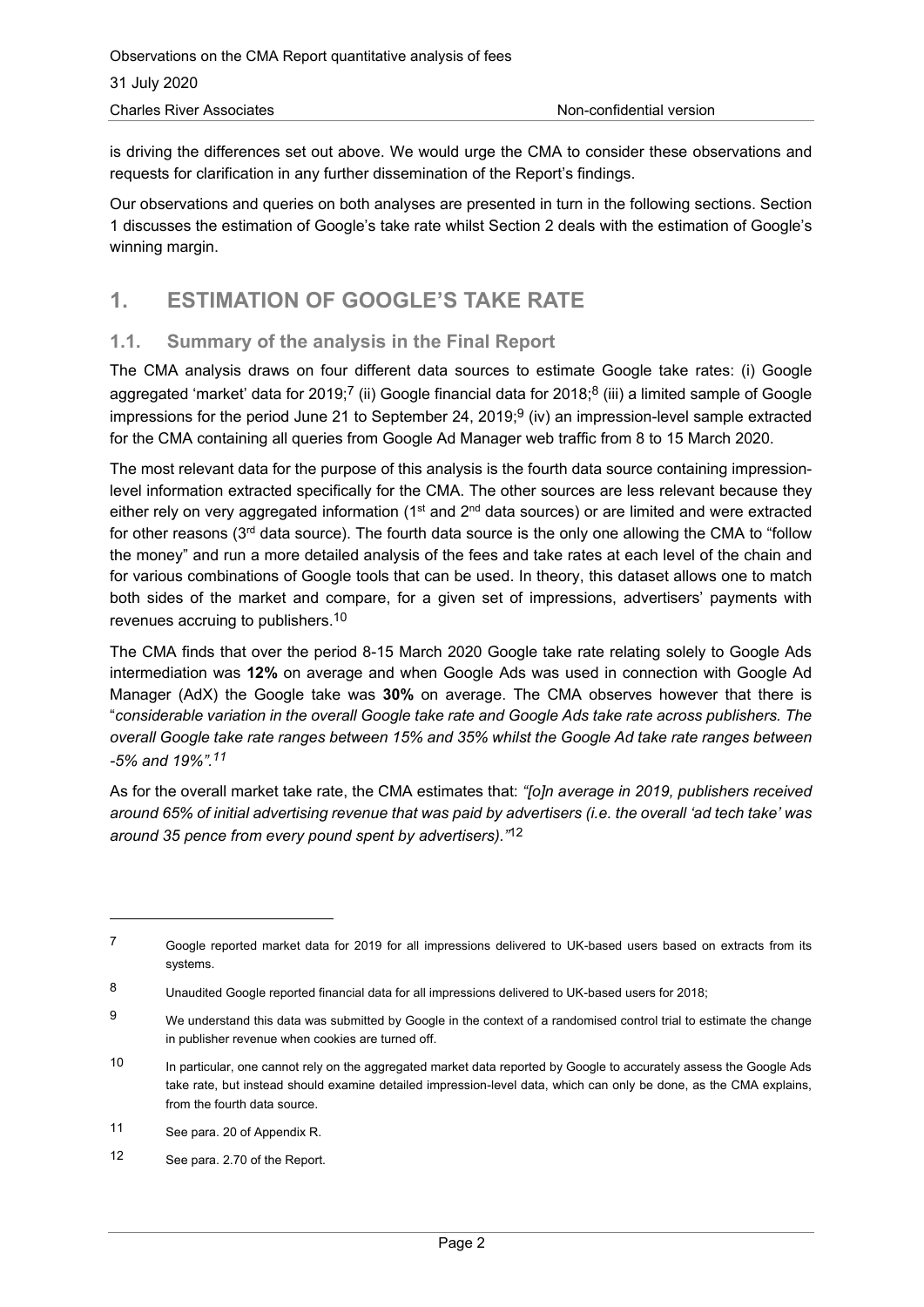Based on this analysis the CMA states that the Google take rates when ads are purchased/sold through Google Ads/Google Ad Manager (AdX) are: "*broadly in line with what non-Google intermediaries charge for similar services". 13*

#### **1.2. Comments on the analysis and conclusions presented in the Report**

We are concerned that these findings may not take full account of a number of important factors and that these risk underestimating Google's take rate and potentially leading some readers to the false conclusion that Google does not have, or is not exerting, market power to charge supra-competitive fees as compared to other intermediaries.

Our concerns are in the following main categories: the existence of arbitrage mechanisms that are not accounted for in the computation of the 35%; differences between the Report and other studies (e.g. the ISBA/PWC on the estimated take rate); the presence of other fees and charges (acknowledged elsewhere in the Report) which mean that the 35% figure will represent only a lower bound; and the reliance of a single week of data occurring during the Covid-19 crisis. We note also that the variation in Google take rates observed across publishers means that the comparison with other intermediaries is unlikely to be sound.

**Other studies (e.g. ISBA/PWC) found a much higher take rate**. The 35% figure estimated in the Report is much lower than other studies: the recent ISBA/PWC<sup>14</sup> found that publishers receive on average 51% of the ad spend, with ad tech intermediaries capturing the remaining 49%. <sup>15</sup> The authors of the ISBA study were also unable to attribute 15% of ad spend and used the term "unknown delta" to describe that gap.



#### **Figure 1: ISBA/PWC analysis of take rates across the ad tech supply chain**

Source: ISBA Programmatic Supply Chain Transparency Study.

<sup>13</sup> Appendix R para. 21.

<sup>14</sup> The Incorporated Society of British Advertisers.

<sup>15</sup> See ISBA Programmatic Supply Chain Transparency Study, Executive Summary, available at <https://www.isba.org.uk/media/2424/executive-summary-programmatic-supply-chain-transparency-study.pdf>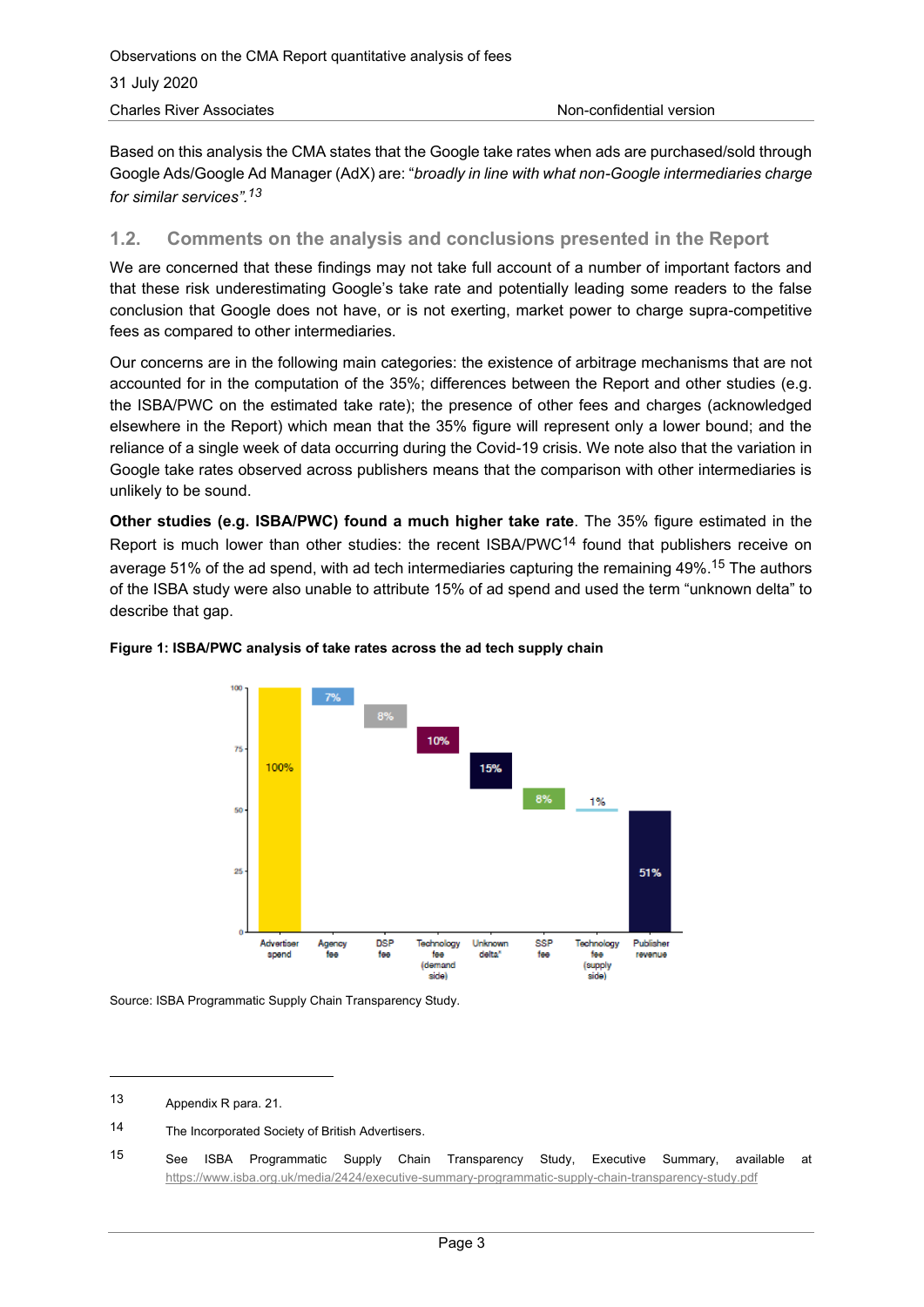**The 35% figure does not include Google Open Bidding fees of 5 to 10%.** Publishers' share may be much lower than the average estimated in the Report because the CMA did not include the 5 to 10% charge imposed by Google on ads that are sold through Google Open Bidding. An additional 5 to 10% is far from being negligible. Even less so when we know – and as the Report explains – that Google has historically undermined the development of header bidding, aiming to replace rival solutions with its own header bidding offer (so-called Open Bidding) where it can charge a fee. Moreover, the fee mechanism in place creates a distortion in the market since only impressions that are not served through AdX will be charged while fees are waived if AdX wins the impression.

**The analysis does not appear to account for all hidden charges which would act to render the 35% a lower bound. We would welcome clarification on the structure of the dataset used so that this issue can be further explored.** The Report explains that "*[a] number of categories that are suggested by the ISBA/PWC study as making up the 'unknown delta' may not be the fees/charges data reported to [the CMA], such as, for example, any measurement error or post auction bid shading*". Post auction bid shading is the practice of submitting to a subsequent auction a bid that is lower than the auction clearing price. We do not know to what extent this could influence the results, however we note that this naturally makes the analysis presented in the Report less conclusive. We would also welcome clarifications as to what potential hidden charges are accounted for in the CMA's analysis and the structure of the dataset used.<sup>16</sup> For example, if part of the double auction mechanism set up by Google (whereby Google Ads submits a lower bid in the subsequent AdX auction) has not been taken into account, the presented take rates would be significantly underestimated.

Without further clarification it seems important that the 35% be seen as a lower bound estimate on Google's take rate. While the Report rightly notes this in places *"likely to be an underestimate and publishers' share may be lower than this"*<sup>17</sup> there are other places where its findings are not as fully caveated.

**The existence of a Google Ads margins also confirms that Google is able to engage in arbitrage activity that raises its effective take rate.** Google Ads has admitted that it may submit in the Unified Auction a bid which is lower than the price it charges in its own internal auction. Google used to challenge the existence of such a pricing arbitrage mechanism. For example, Google's November 2019 response to Questions for the Record from the US House Committee on the Judiciary<sup>18</sup> read as follows suggesting that Google Ads does not charge any fees:

#### *"Assuming that an advertiser chooses to use Google's ad tech at each step of the supply chain, please identify the average amount that would be debited at each step, assuming \$100 in ad spend.*

*Google Ads is designed to allow advertisers to take advantage of the benefits of online advertising and therefore boost advertisers' return on their investment, while giving advertisers control over how much they spend on advertising. Advertisers placing ads through Google Ads* 

<sup>16</sup> In particular, it would also be useful to clarify whether the 12% margin estimated on Google Ads is entirely due to post auction shading behaviour from Google or whether it is also related to something else (e.g. explicit fees paid by advertisers).

<sup>17</sup> Para. 5.214 of the Report.

<sup>18</sup> Subcommittee on Antitrust, Commercial and Administrative Law.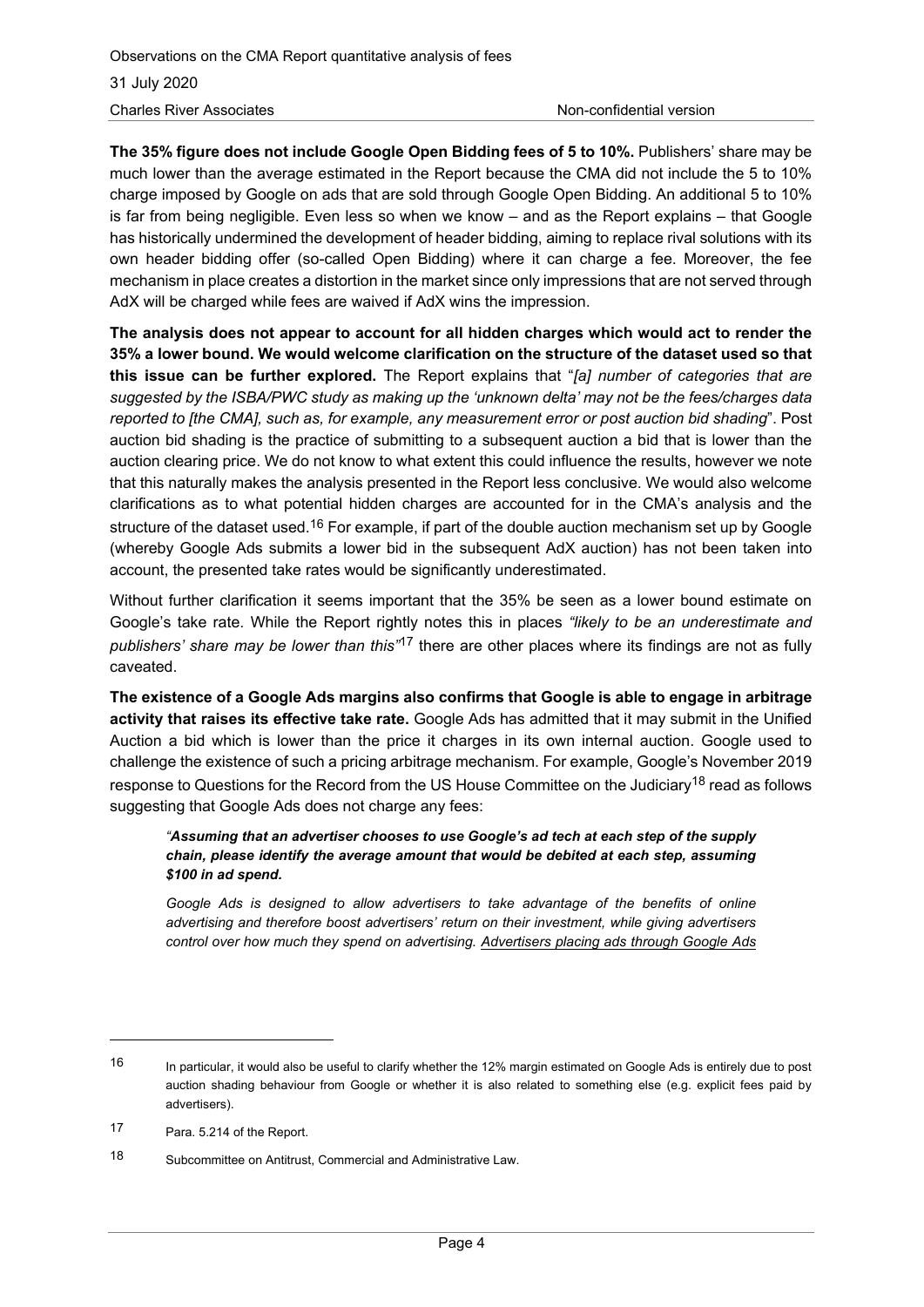#### *do not pay any fees, so \$100 of spending through that channel is entirely available for bidding on inventory." 19*

Now Google clearly admits the existence of a margin made on Google Ads. Even if Google would not classify this as a "hidden fee" but claims this is just "take rate for intermediation services", it still confirms the existence of a pricing arbitrage mechanism. Even considering that Google should be allowed to charge for its services, there exist less distortive ways to charge for Google Ads services giving rise of less conflicts of interest. But the mechanism in place contrasts strongly with a more "passive" or "neutral" conversion of the advertisers' bids. Rather, Google has an *incentive* to engage in a pricing arbitrage whereby it aims to lower its bids as low as possible as long as it can win the Unified Auction. And given that Google Ads often wins the auction "unopposed", as the Report has found, an advertiser will not be rewarded for submitting a higher bid in Google Ads (but Google Ads will win more by pocketing the larger spread).

**Most relevant dataset contain only one week of data during the Covid-19 crisis.** The only dataset that allows the CMA to conduct a deep dive into Google's margins is the impression-level dataset**.**  However, this dataset is limited to a period of one week. In addition, data has been collected during the Covid-19 crisis, which has strongly distressed the market, and therefore is likely to be less representative.<sup>20</sup> This probable lack of representativeness of the data seems to be reflected in the volatility of the CMA results, as is discussed next.

**Material variations are observed in the estimated take rates.** The CMA recognises that results *"vary* significantly across the ten large publishers (by number of queries) in the dataset".<sup>21</sup> This lack of robustness of the results is apparent in the next table reporting Google Ads and Google total take rates for the top 10 publishers. The overall Google take rate ranges between **15%** and **35%** whilst the Google Ad take rate ranges between **-5%** and **19%**". We think that this volatility means that the numbers should be applied with caution, that the 35% figure should not be considered as definitive and should not be considered sufficient to reach the conclusion that Google is pricing at a comparable level to other intermediaries.

<sup>19</sup> Google's Submission In Response To Subcommittee Questions For The Record Following July 16, 2019 Hearing, available at [https://docs.house.gov/meetings/JU/JU05/20190716/109793/HHRG-116-JU05-20190716-SD030.pdf,](https://docs.house.gov/meetings/JU/JU05/20190716/109793/HHRG-116-JU05-20190716-SD030.pdf) page 38 (emphasis added).

<sup>20</sup> In our submissions (which show that Google *is* significantly advantaged vs. other intermediaries) we replicated the results for multiple sampling periods to ensure robustness of the results.

<sup>21</sup> See para. 19 of Appendix R.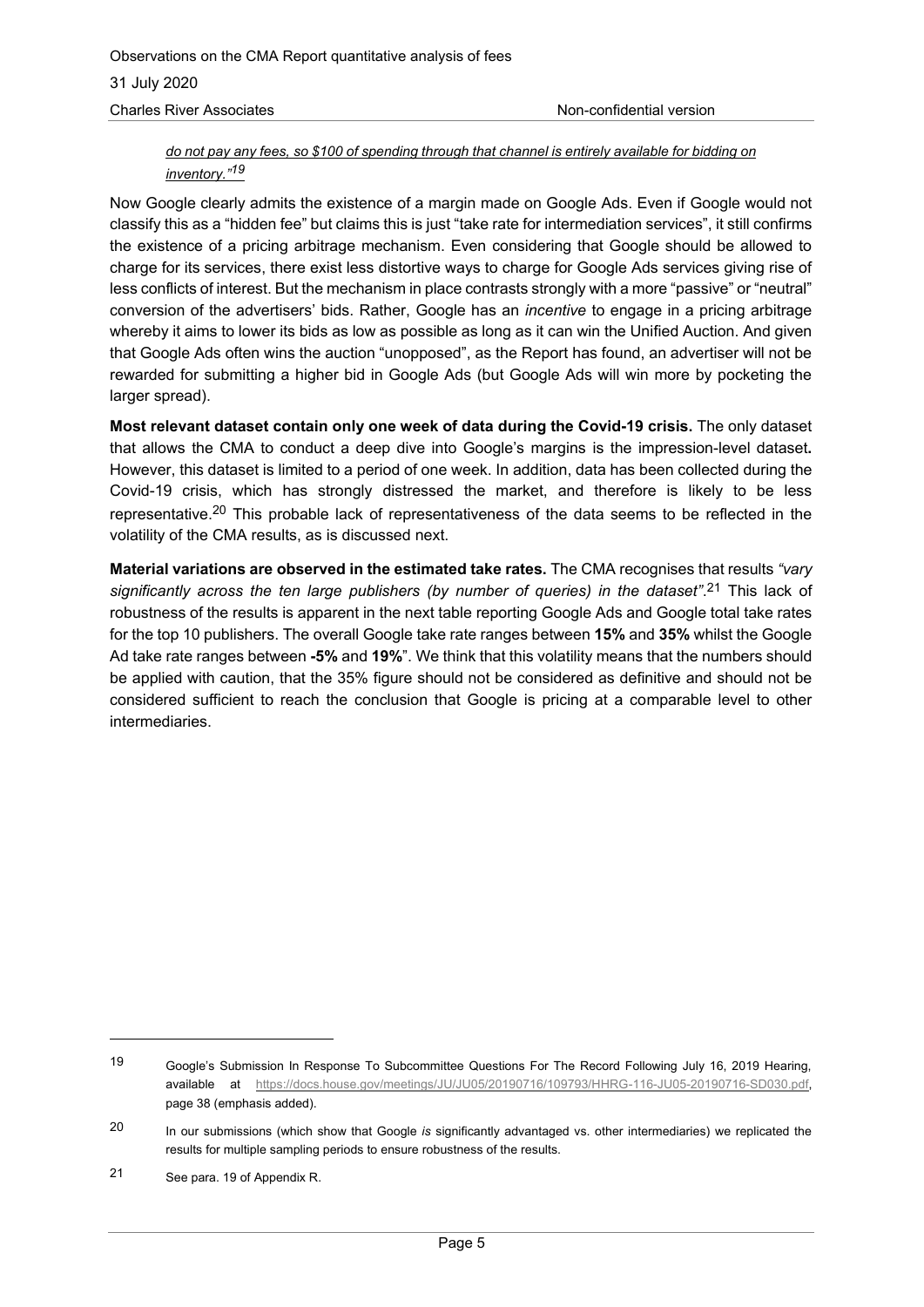#### **Table 1: Significant variation in the estimated Google take rates for selected publishers when ads are purchased/sold through Google Ads/AdX**

| Publisher | Google total take rate | Google Ads take rate |
|-----------|------------------------|----------------------|
|           | [20-30%]               | $[0 - 5\%]$          |
|           | $[30-40\%]$            | $[10-20\%]$          |
| 3         | $[20-30\%]$            | $[0-5%]$             |
|           | $[20-30\%]$            | $[5 - 10\%]$         |
| 5         | $[20-30\%]$            | $[5 - 10\%]$         |
| 6         | $[20-30\%]$            | $[0 - 5\%]$          |
|           | [10-20%]               | [<0%]                |
| 8         | $[30-40\%]$            | $[10-20\%]$          |
| 9         | $[20-30\%]$            | $[0 - 5\%]$          |
| 10        | [20-30%]               | $[0 - 5\%]$          |

Source: CMA Report, Table R.3.

*Absolute* **Google margins could be higher.** Google's take rate is only provided as a percentage of the amount received. However, Google absolute take rate would be much higher if Google collects higher bids in the first place. This is likely considering Google competitive advantages (on data, IDs etc.) and its dominant position at every level of the stack which act to bid up prices on its platform. This is another reason why the conclusion that Google's take rate is comparable to other intermediaries is unsafe.

## **2. ESTMATION OF GOOGLE'S WINNING MARGIN**

### **2.1. Overview of analyses**

The Report presents an analysis of Google's and rivals' winning margin (i.e. the difference between the submitted winning bid and second-highest bid).

The principle of the analysis is to assess buyers' ability to win impressions in the Google Unified Auction at a small margin above the second price bid (or floor price if there is no other bidder in the auction). A smaller winning margin can be due to a significant informational advantage over other buyers and/or superior valuation for the impression (which stems from superior data and IDs) resulting in the buyer (e.g. Google Ads) being the only bidder exceeding the floor price.

The Report finds that Google's average winning margin was similar to that of non-Google DSPs and concludes that overall, evidence does not indicate that Google is currently extracting significant hidden fees. However, we again have concerns that this conclusion is unsafe and could be misinterpreted as implying that Google is not exerting its market power.

Before turning to our concerns with respect to the conclusion of the Report, we recap our empirical findings based on News UK data which were cited by the Report. This analysis showed that Google Ads frequently won impressions at a moment "just above" the floor and did so more often than other bidders. These results suggested that Google Ads is able to anticipate accurately when it will be unopposed (because other bidders will not want to bid above the floor price) and, in these circumstances, it then outbids the floor only fractionally. This requires two things. First, Google Ads must have superior valuation for these impressions so it can afford to beat the floor (something which will naturally follow given Google's data and IDs advantages). Second, Google Ads must know when it can safely bid just above the floor. This is possible due to information advantages (either in real time since Google both participates and organises the auction, or over time building sophisticated bid shading algorithms learning from bidding data that has been accumulated). The next figure summarises well our main finding.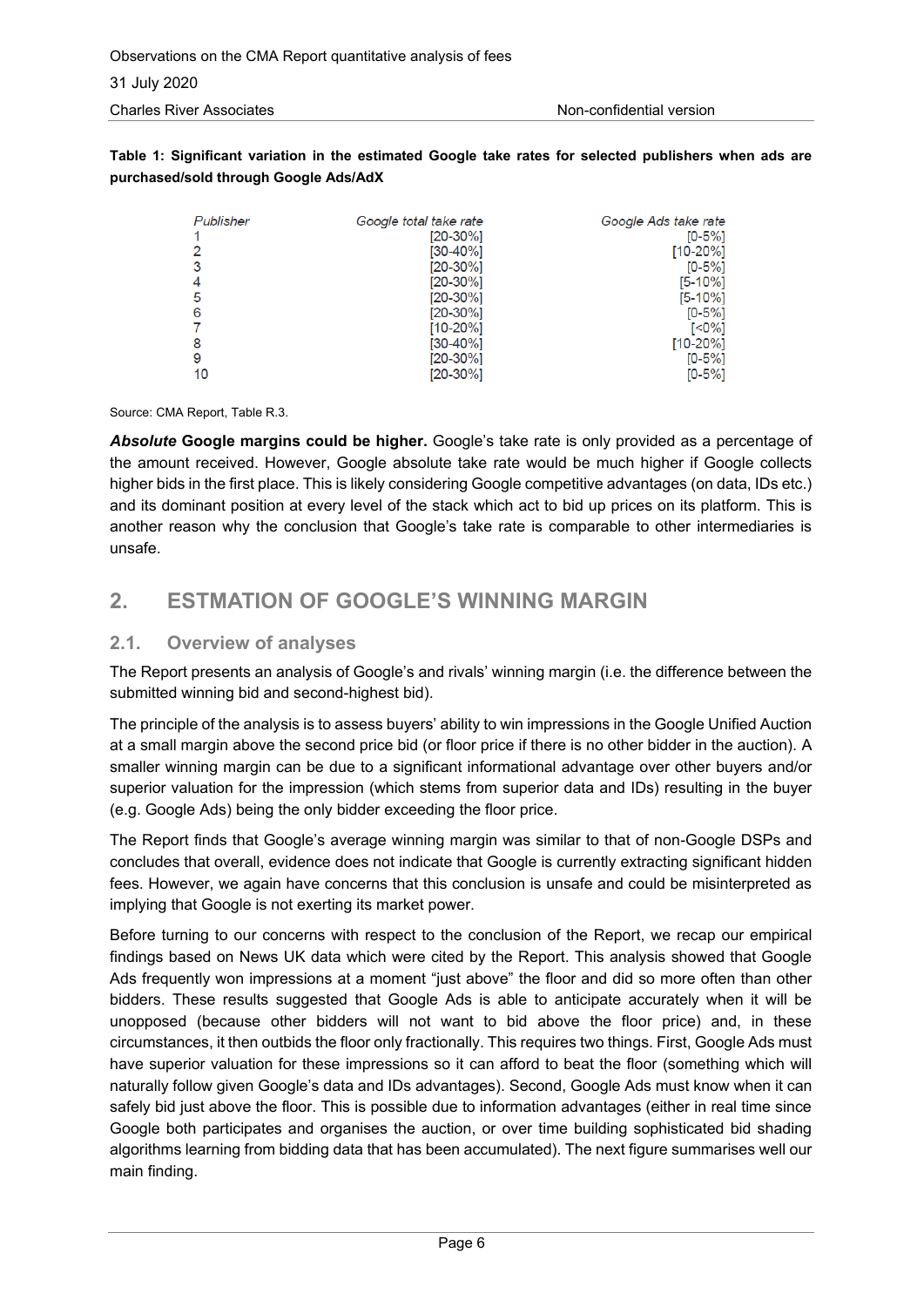**Figure 2: Comparison of the price paid (winning bid) and the maximum of the floor price and header bidding response – comparison between Google Ads and non-Google DSPs**

#### **[CONFIDENTIAL]**

#### **2.2. Comments on the analysis and conclusions presented in the Report**

We also have concerns regarding the winning margin analysis. These relate to: the interpretation of results based on alternative metrics; the inclusion of header bidding bids; the fact that Google Ads frequently – and more often than others – wins auctions "unopposed"; and data limitation and high volatility of results.

**The Report's focus on median winning margins will tend to mask Google's informational advantage***.* First, regarding interpretation of results: the Report concludes that "*Google Ads had a much*  lower mean winning margin than all other types of bidder"<sup>22</sup> but then the Report gives more importance to results derived from median estimates and relative difference in percentages which come out more similar.

However, it is unclear to us why median or percentages would be more appropriate to analyse the results. The fact that many bids are concentrated just above the floor is telling in itself and it not necessarily well captured with a median analysis. The relative difference (winning margin divided by the second ranked bid) does not seem appropriate either because Google Ads precisely wins at the floor more often than others, which is partly responsible for seeing a lower "second ranked bid" on those impressions. Indeed, the second ranked bid is then simply the floor in those cases. This is rather an indication that Google Ads benefits from data advantages and can bid above the floor where no one else can. We refer to our submission on UPR effects for a more complete analysis of knock-on effects on Google's new set-up.<sup>23</sup>

In any event, our results hold even if we were to use different metrics like relative differences (in percentages) as opposed to absolute differences (in euro cents). So this would not explain entirely the divergence observed in the results.

**It is unclear whether header bidding responses has been accounted for.** It is unclear to us whether the analysis takes into account the header bidding response in determining the "second highest bid". The Report explains that: *"This data set contains data for over [x] billion queries in the Google UA and includes data on all winning and losing bids, as well as the auction floor price. We calculate the winning margin as the winning bid minus the second ranked price in the auction (the maximum of the second highest bid and floor price)."*<sup>24</sup> This suggests that only bids *within* the Unified Auction have been considered in which case the header bidding response would be excluded which would represent a major difference with our analysis. If this were so then the "second highest bid" against which the winning bid is compared would be underestimated, since the header bidding response could have been higher than both the floor and all the bids in AdX. In this case, the actual winning margin (difference between the winning bid and header bidding response) would be lower than the winning margin estimated in the Report.

<sup>22</sup> Para 26. of Appendix R.

<sup>23</sup> See "CRA analysis - Google's conduct in ad tech and transition to UPR" submitted to the CMA on 29 May 2020.

<sup>24</sup> Para. 26. of Appendix R.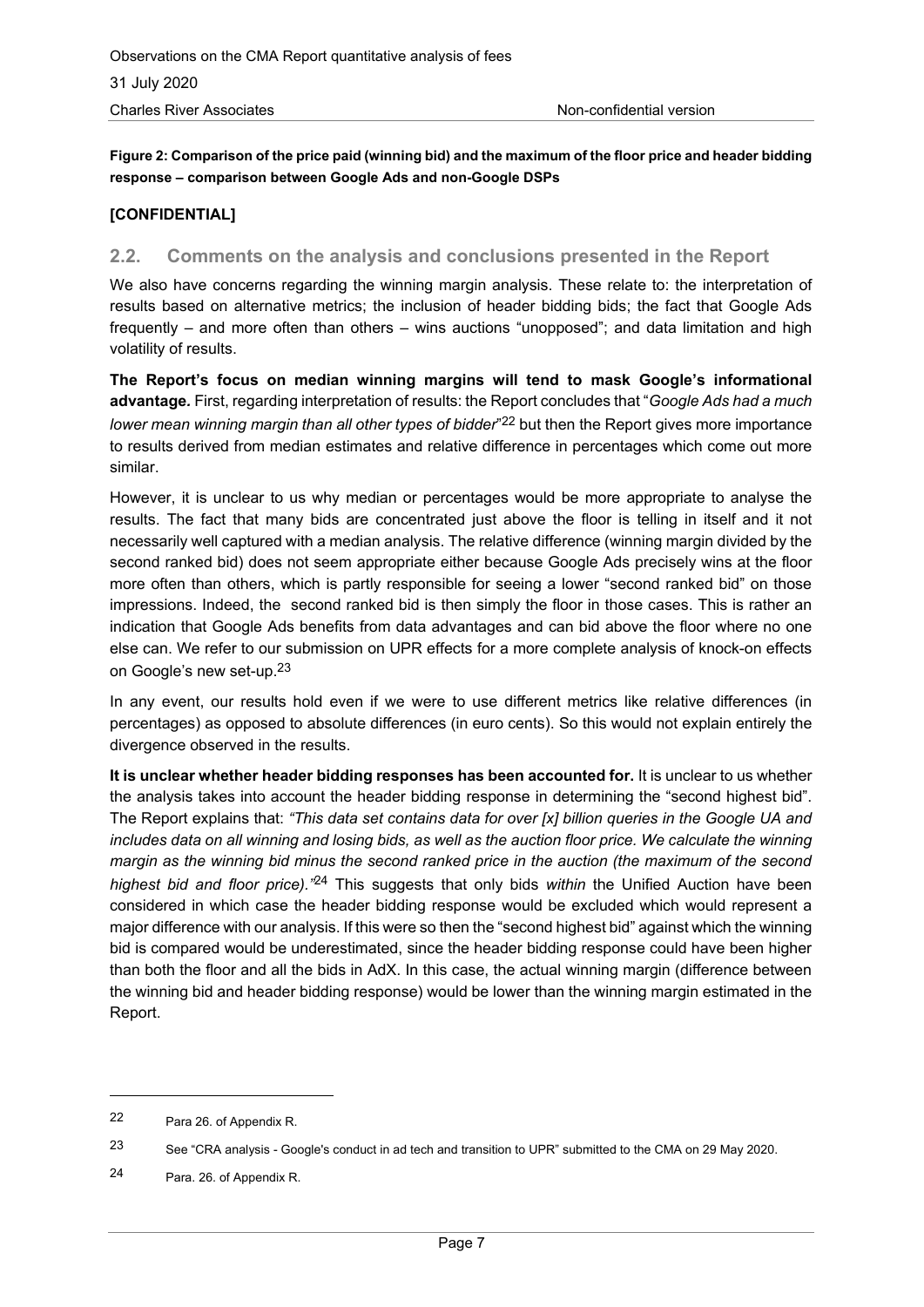As we know, it is usually impossible to see simultaneously in Google's files the AdX bids and the header bidding response and the floor price, due to data sharing restrictions newly introduced alongside UPR by Google. Therefore, unless Google shared "matched datasets", our concern is that the CMA may not have been in a position to do the analysis with a complete view and accounting for header bidding responses. In which case, the results would be incomplete and would potentially overstate Google's winning margin and understate Google's ability to "cherry pick" impressions and extract rents.

**The fact that Google Ads frequently wins auctions "unopposed" is given insufficient attention in Appendix R.** The Report finds, consistent with our analysis, that Google more frequently wins auctions at the floor price compared to other types of bidders. However this finding is only reported in a footnote of Appendix R and is appears to be seen as a benign explanation for why Google's average winning markets are lower:

*"Our analysis of the Google data shows that Google Ads wins a higher number of non-competitive auctions (auctions where there is only one eligible bidder above the floor price) compared to other types of bidder. For example of the impressions won by Google Ads 50%-60% were in noncompetitive auctions, whereas of the impressions won by non-Google DSPs 20%-30% were in non-competitive auctions."*

We do not think that this observation should be seen as benign. Rather, the fact that Google Ads is much more often than rivals – able to bid above the floor on those impressions is indicative that only Google has sufficient demand and data to bid high and above the set floor, while rival DSPs are likely "blind" due to insufficient data. This also reveals why Google's requiring of uniform floors is likely to be problematic, since the floor then determines the "bid to beat" in most cases for Google Ads. This is consistent with the evidence collected by the CMA on Google's documents confirming that one of the main motivations for this uniform floor imposition was to increase AdX competitiveness and Google demand's win rate.<sup>25</sup> This is because, before the recent changes, several publishers were setting higher floor prices for Google than for other sources of demand. We refer to our UPR analysis for further detail on the effects and the underlying dynamics at play.<sup>26</sup>

**Data is quite limited and obtained results are very volatile.** The only data collected by the CMA that allows to run such a winning margin analysis is again the fourth dataset, which presents several limitations as discussed in Section 1:

- It contains only one week of data;
- That week of data has been collected during the Covid-19 crisis;
- The results derived from it appear very volatile, as the Report explains.

On the latter point, the lack of robustness of the results seems to transpire from volatility of the estimated take rates of the top 10 publishers. Indeed, as mentioned above, the Report recognises that results *"vary significantly across the ten large publishers"*. <sup>27</sup> For example, the estimated Google Ads take can be as low as **-5%** (a negative margin) for the 7th biggest publisher, whilst it is as high as **20%** for other publishers of the top 10. Such variations are unlikely to reflect actual differences across the top 10 publishers; they rather seem to confirm that the dataset used in the Report might be too be limited, and potentially non-representative, to obtain robust results.

<sup>25</sup> See para. 5.285 of the Report.

<sup>26</sup> See "CRA analysis - Google's conduct in ad tech and transition to UPR" submitted to the CMA on 29 May 2020.

<sup>27</sup> See para. 19 of Appendix R.